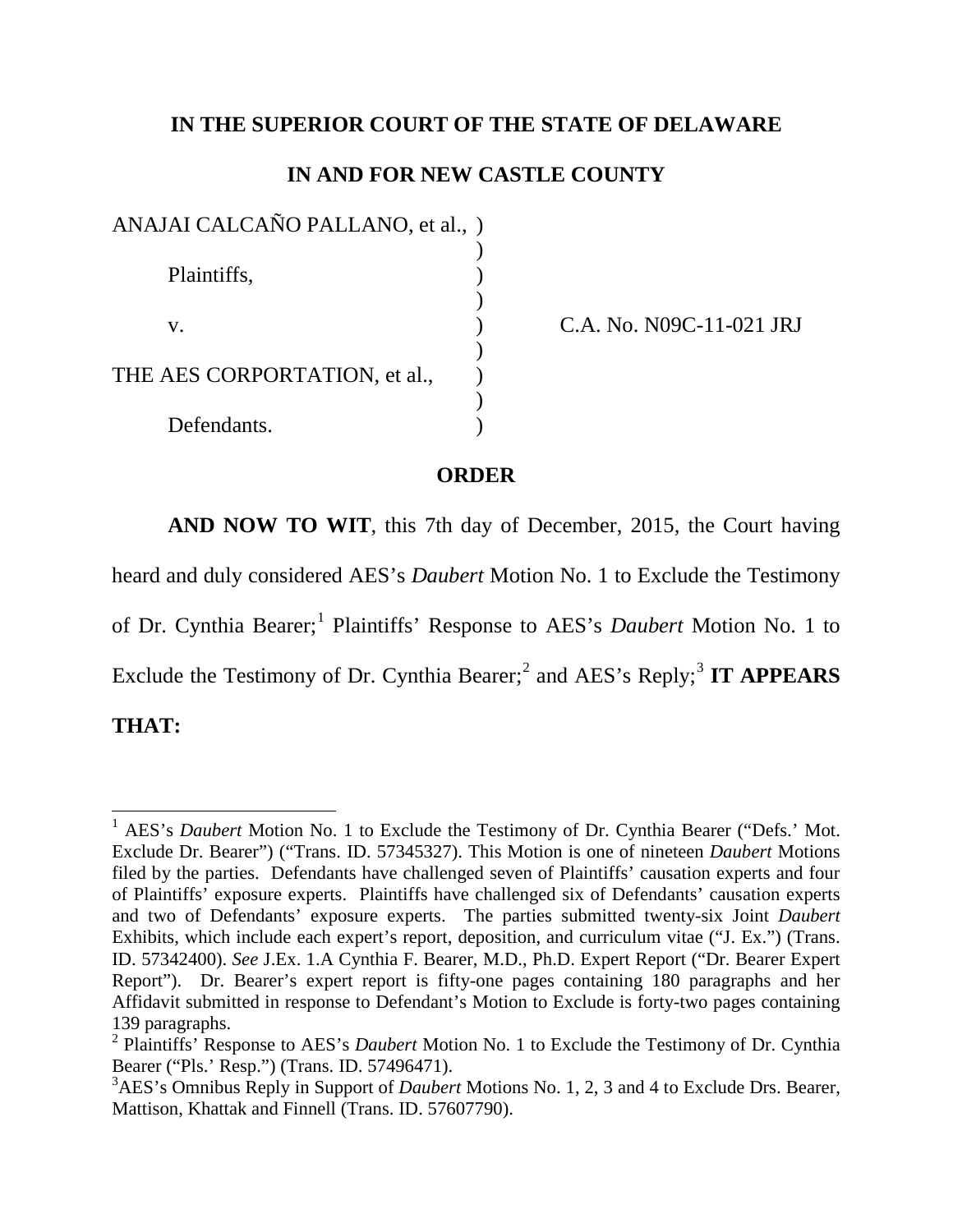1. Plaintiffs' expert Dr. Cynthia Bearer received a doctoral degree in biochemistry from Case Western Reserve University, a degree in medicine from The Johns Hopkins University, and is board certified in pediatrics and neonatal-perinatal medicine.<sup>[4](#page-1-0)</sup> Dr. Bearer serves as the Mary Gray Cobey Professor of Neonatology and Chief of the Division of Neonatology at the University of Maryland School of Medicine.<sup>[5](#page-1-0)</sup> Dr. Bearer's clinical practice includes caring for newborns with birth defects, and an essential part of her clinical practice is researching and interpreting scientific literature about human growth and development and the effect of hazardous and toxic exposure to humans and laboratory animals.<sup>[6](#page-1-0)</sup>

2. For over twenty years, Dr. Bearer has studied fetal neurotoxicity of heavy metals, ethanol, and other volatile organic chemicals.<sup>[7](#page-1-0)</sup> She has published many peer-reviewed articles and peer-reviewed abstracts relating to this topic.<sup>[8](#page-1-0)</sup> Dr. Bearer is currently conducting research measuring premature infants' exposures to heavy metals and correlating the exposures with the infants' cognitive

<span id="page-1-0"></span><sup>4</sup> Dr. Bearer Expert Report ¶ 1.

 $^5$  *Id.* ¶ 3.

 $^{6}$  *Id.* **¶** 3–4.

 $\frac{7}{1}$  *Id.*  $\P\P$  4–5; Pls.' Resp., Ex. A Dr. Bearer Affidavit  $\P\P$  7–8 ("Dr. Bearer Aff.").

<sup>8</sup> *See* Pls.' Resp., Ex. B Dr. Bearer Curriculum Vitae. Dr. Bearer's CV lists sixty-five peer reviewed publications relating to the mechanisms of damage to the developing brain and the neurotoxicity of heavy metals including arsenic, cadmium, mercury, manganese, nickel, and lead.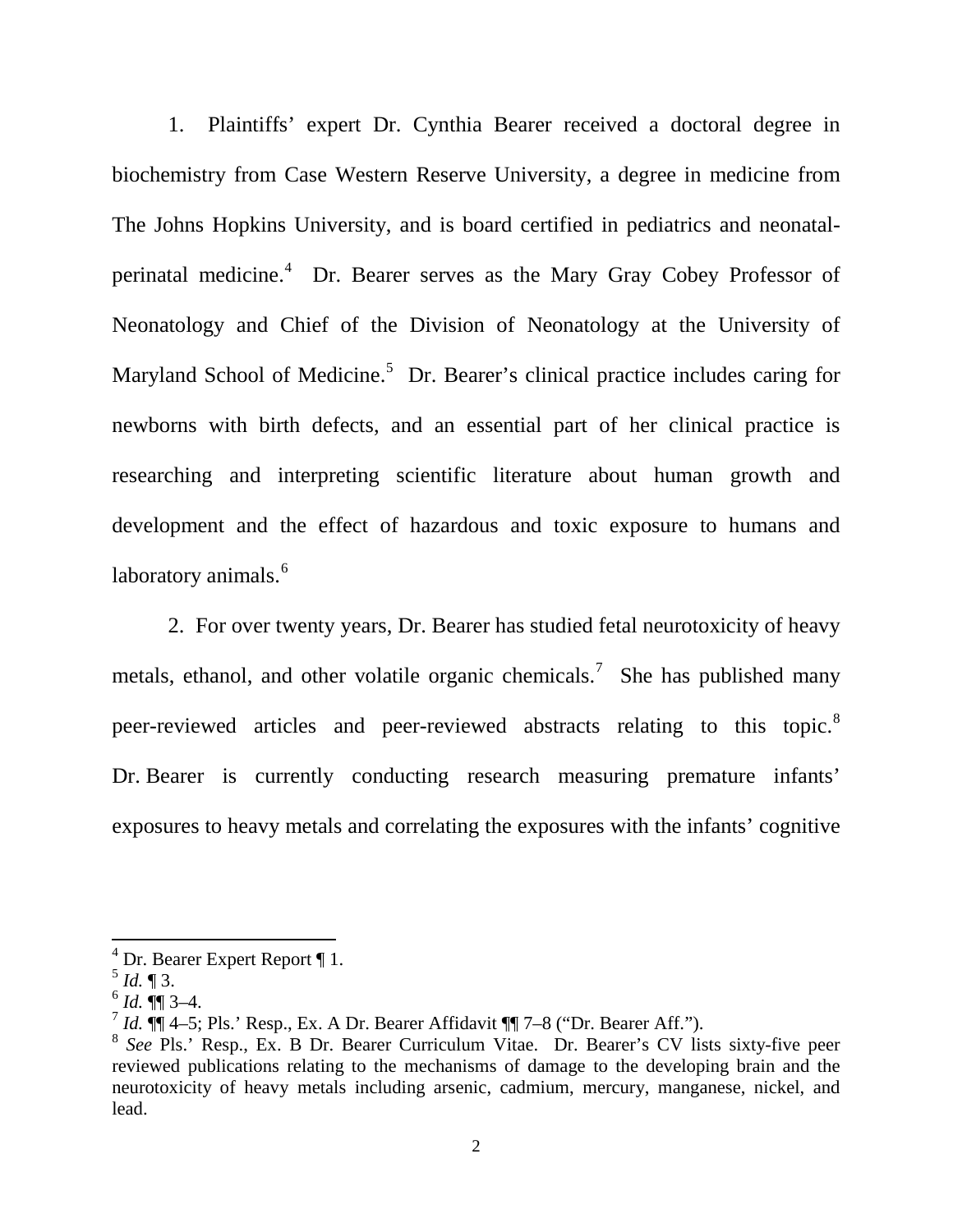outcomes at one, two, and three years of age. $9$  Dr. Bearer is also researching the indoor air quality of isolettes (in which premature infants spend weeks to months) and premature infants' exposures to volatile organic chemicals from the air within the isolette. $10$ 

3. Defendants seek to exclude Dr. Bearer's opinions that: (1) Coal Ash Waste causes structural birth defects in humans and neurotoxic damage in developing humans; and (2) the Coal Ash Waste at issue caused each Plaintiffs' specific injuries. $11$ 

4. In *Tumlinson v. Advanced Micro Devices, Inc.*[12](#page-2-0) and *Anderson by*  Anderson v. ATMI, Inc.,<sup>[13](#page-2-0)</sup> the plaintiffs alleged that occupational chemical exposure at semiconductor factories caused birth defects in their children. In both cases, the Court excluded Dr. Bearer's expert opinion—that an adult's exposure to clean room chemicals caused their child's birth defects—because Dr. Bearer did not adequately detail her methodology.<sup>14</sup> Here, Defendants do not challenge

<span id="page-2-0"></span><sup>9</sup> Dr. Bearer Expert Report ¶ 6.

 $^{10}$  *Id.* ¶ 7.

<sup>11</sup> *See Pallano, et al. v. AES Corp., et al.*, C.A. No. N09C-11-021 JRJ, November 24, 2015 Opinion Denying Defendants' *Daubert* Motion to Exclude the Testimony of William P. Konicki. The Court incorporates by reference the facts, background, and the discussion of Delaware Rule of Evidence 702 and *Daubert v. Merrell Dow Pharm., Inc.*, 509 U.S. 579 (1993), set forth in that

<sup>&</sup>lt;sup>12</sup> *Tumlinson v. Advanced Micro Devices, Inc. (Tumlinson II)*, 2013 WL 7084888 (Del. Super. 2013) *aff'd,* 81 A.3d 1264 (Del. 2013).

<sup>&</sup>lt;sup>13</sup> Anderson by Anderson v. ATMI, Inc. (Anderson I), 2014 WL 603254 (Del. Super. Feb. 5, 2014); *Anderson II*, 2014 WL 1266839 (Del. Super. Mar. 26, 2014).

<sup>&</sup>lt;sup>14</sup> *Tumlinson II*, 2013 WL 7084888, at \*11–13 ("[B]oth [Bradford-Hill Criteria and the weightof-the-evidence] methods require the scientist to articulate her thought process, evaluation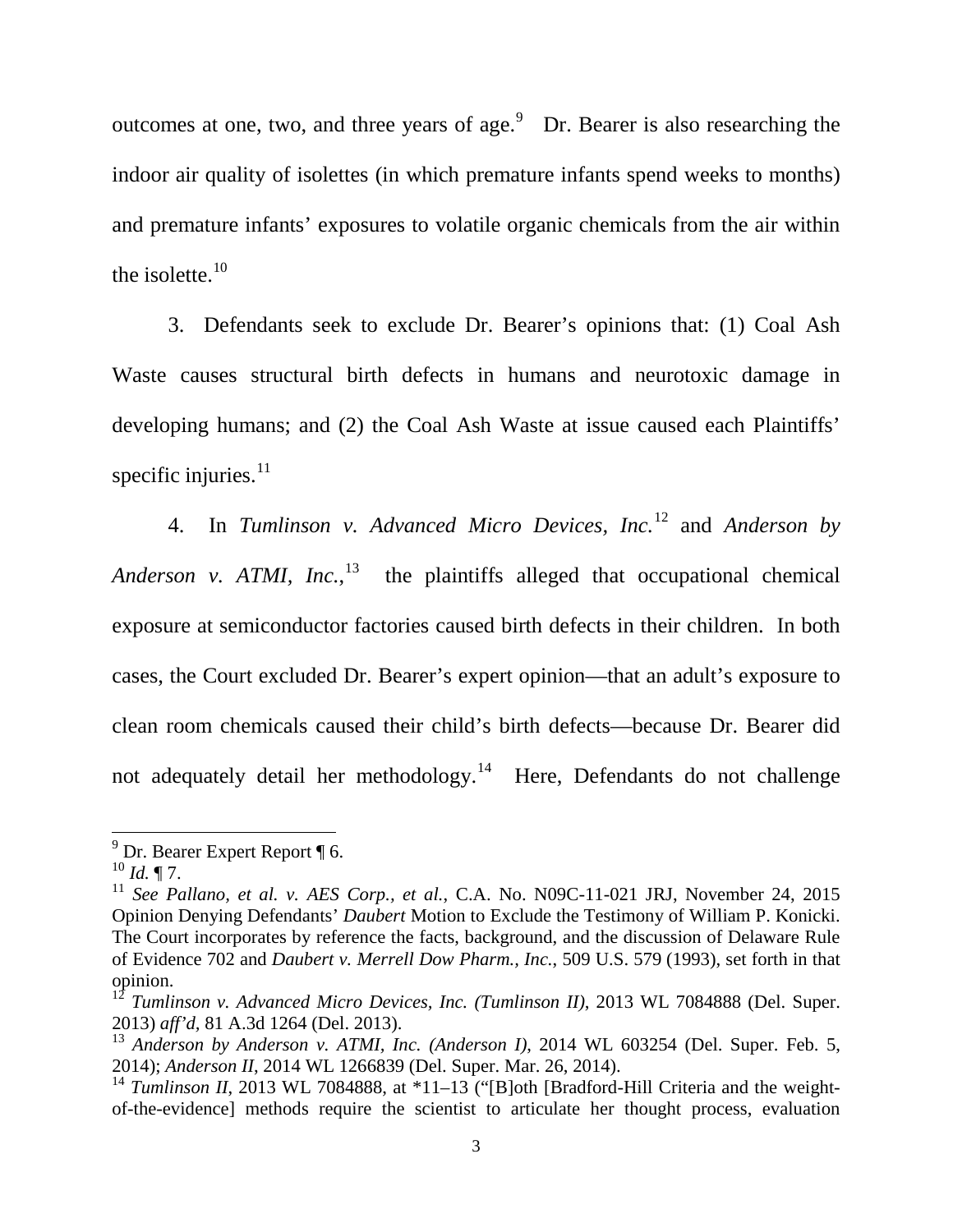Dr. Bearer's qualifications, but argue that her methodology suffers from the same "analytical gaps" that rendered her opinions inadmissible in *Tumlinson* and *Anderson*. The Court wholly disagrees.

5. In this case, Dr. Bearer opines to a reasonable degree of medical probability that Coal Ash Waste causes structural birth defects in humans and neurotoxic damage in developing humans.<sup>[15](#page-3-0)</sup> To reach this general causation opinion, Dr. Bearer utilized the Bradford-Hill Criteria and the weight-of-the-evidence analysis.<sup>[16](#page-3-0)</sup> Dr. Bearer's report explains the science of epidemiology and epidemiological studies, the Bradford-Hill Criteria, and weight-of-the-evidence

 $\overline{\phantom{a}}$ 

<span id="page-3-0"></span>methods, and conclusions to establish reliability."). In *Tumlinson*, the Court held that there were too many "analytical gaps" between Dr. Bearer's proffered opinion and the data she relied upon, rendering her opinion inadmissible under *Daubert*. *Id.* at \*1. The Court reasoned that Dr. Bearer's opinion: (1) was not peer reviewed; (2) "lack[ed] the specificity of chemicals, exposure, or doses necessary to be testible [sic];" (3) "piece[d] together epidemiology, animal studies, *in vivo* studies, and *in vitro* studies that examine[d] tangential exposures and harms without any explanation as to the relative weight each study deserve[d];" and (4) "applie[d] established methods, like dose-response, in novel ways, again without necessary explanation." *Id.* Similarly, in *Anderson*, the Court held that Dr. Bearer did not "adequately articulate her thought process, evaluation methods, and conclusions to establish reliability," and the studies Dr. Bearer relied upon did not support her opinion or "fit" the case. *Anderson I*, 2014 WL 603254, at \*2. The Court reasoned that, similar to *Tumlinson*, Dr. Bearer cited "studies involving other chemicals and other injuries (not suffered by the minor plaintiff [ ]), and attempt[ed] to make it all 'fit' by invoking general ideas about oxidative stress." *Anderson II*, 2014 WL 1266839, at \*1.  $15$  Dr. Bearer Expert Report  $\P\P$  45, 96.

<sup>&</sup>lt;sup>16</sup> The Bradford-Hill Criteria and the weight-of-the-evidence analysis are two methods routinely used by epidemiologists to establish causation, and routinely used in Dr. Bearer's professional practice as a researcher and clinician. *See Tumlinson v. Advanced Micro Devices, Inc.*, 81 A.3d 1264, 1272 (Del. 2013). "The Bradford–Hill factors permit epidemiologists to infer a causal relationship from an association of variables, which include: (1) temporal relationship, (2) strength of relationship, (3) dose-response relationship, (4) replication of the findings, (5) biological plausibility, (6) consideration of alternative explanations, (7) cessation of exposure, (8) specificity of the association, and (9) consistency with other knowledge." *Id.* In contrast, "[t]he weight-of-the-evidence [analysis] . . . allows an expert to fit all the sources together like a puzzle." *Id.* (internal quotations omitted).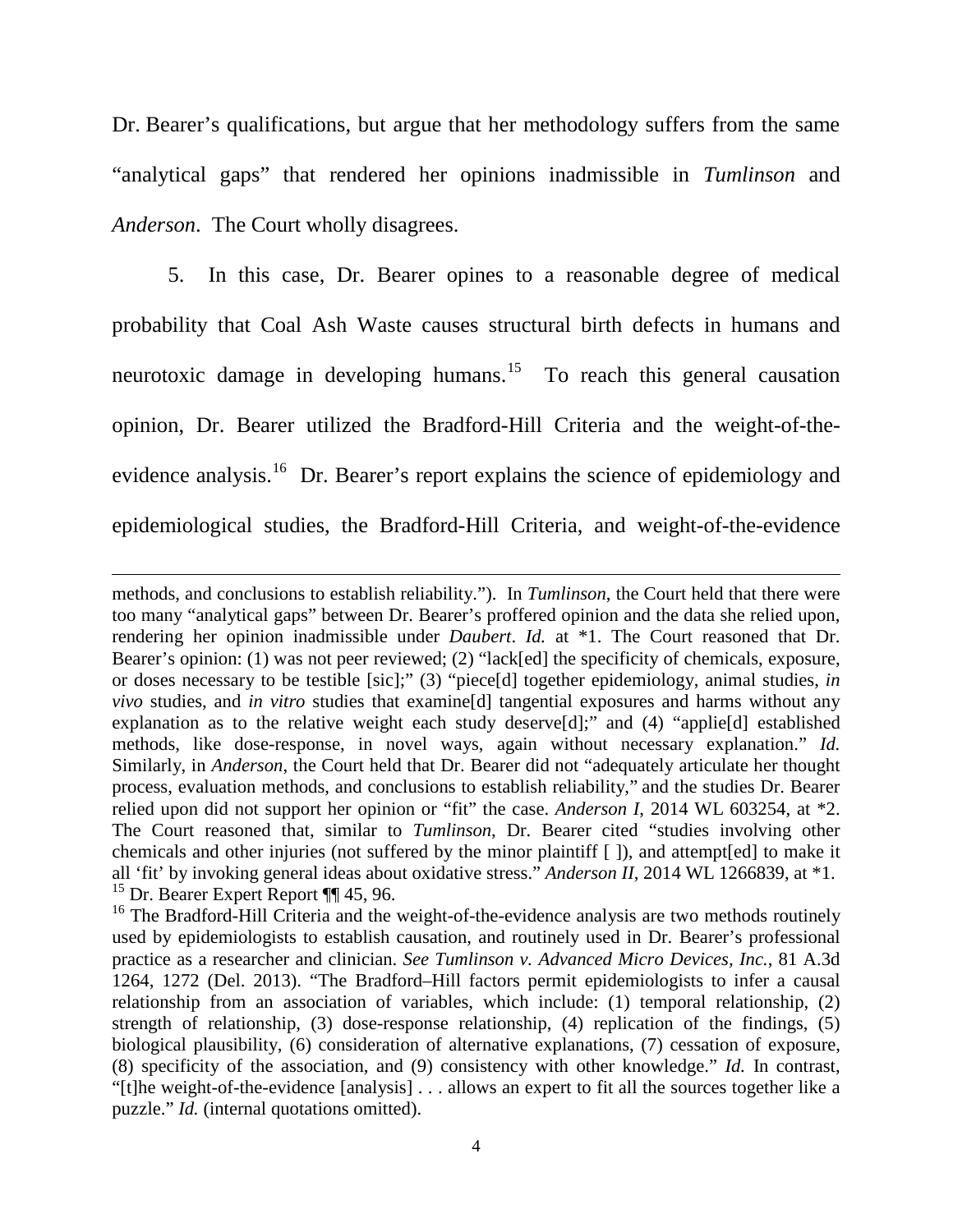analysis, including principles for evaluating epidemiological studies.<sup>17</sup> In explaining her methodology, Dr. Bearer provides a detailed description of how she researched and evaluated peer-reviewed literature, with a focus on empirically tested results from epidemiology, toxicology, and medical publications.<sup>18</sup>

6. With respect to Dr. Bearer's general causation opinion that Coal Ash Waste is capable of causing structural birth defects, Dr. Bearer carefully and thoroughly details all the research she relied upon, including: (1) coal mining pollution literature; (2) arsenic studies (human and animal); (3) lead studies (human and animal); (4) manganese studies (human and animal); (5) mercury studies (human and animal); (6) selenium studies (human and animal); (7) polyaromatic hydrocarbons (PAHs) studies (human and animal); and (8) research relating to oxidative stress as a mechanism of causing structural birth defects and specific studies linking oxidative stress to coal pollution, fly ash, heavy metals, and PAHs.<sup>19</sup> Dr. Bearer concludes her analysis of this research by summarizing her application of the Bradford-Hill Criteria. $^{20}$  $^{20}$  $^{20}$ 

7. With respect to Dr. Bearer's general causation opinion that Coal Ash Waste causes neurotoxic injuries, Dr. Bearer, again, carefully and thoroughly details the research she relied upon, including: (1) coal ash literature; (2) arsenic

<span id="page-4-0"></span><sup>&</sup>lt;sup>17</sup> Dr. Bearer Expert Report ¶¶ 14–44.

<sup>&</sup>lt;sup>18</sup> Dr. Bearer Aff.  $\P$  10; Dr. Bearer Expert Report  $\P$  45.

 $19$  Dr. Bearer Expert Report  $\P\P$  46–84.

<sup>&</sup>lt;sup>20</sup> *Id.* **[1]** 85–95. Dr. Bearer concludes, "criterion met" with respect to every factor of the Bradford-Hill Criteria. *Id.*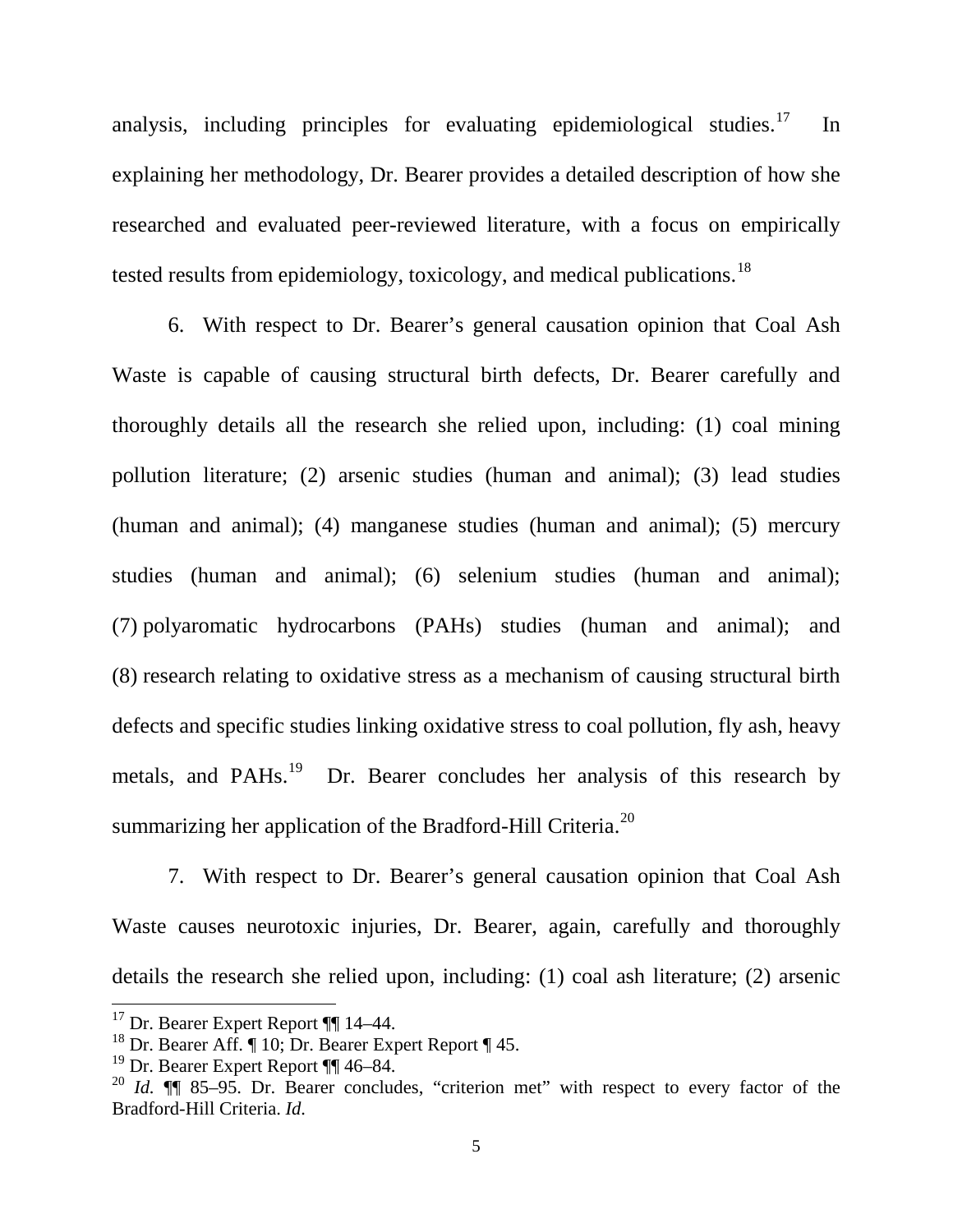studies (human and animal); (3) lead studies (human and animal); (4) inorganic mercury studies (human and animal); (5) manganese studies (human and animal); and (6) PAHs studies (human and animal).<sup>21</sup> Dr. Bearer concludes her analysis of this research by summarizing her application of the Bradford-Hill Criteria.<sup>[22](#page-5-0)</sup> Again, Dr. Bearer concludes, "criterion met" with respect to every factor of the Bradford-Hill Criteria.[23](#page-5-0)

8.Dr. Bearer performed a differential diagnosis to establish specific causation.<sup>[24](#page-5-0)</sup> Dr. Bearer's specific causation opinion proceeds injury-by-injury and toxin-by-toxin, and discusses alternate causes.<sup>25</sup> Dr. Bearer addresses epidemiologic studies relating to the toxic effects of coal mining pollution, studies related to the toxic effects of the individual Coal Ash Waste constituents, and how these studies factor into her analysis for each Plaintiff.<sup>[26](#page-5-0)</sup> For example, with respect to minor Plaintiff Isael's vertebral anomaly, Dr. Bearer explains why she relied upon the 2011 Ahern epidemiological study, which found "that musculoskeletal

<span id="page-5-0"></span> $^{21}$  *Id.* **¶** 96–117.

<sup>22</sup> *Id.* ¶¶ 118–28.

 $^{23}$  *Id.* 

<sup>24</sup> *Bowen v. E.I. Du Pont De Nemours & Co.*, 2005 WL 1952859, at \*10 (Del. Super. 2005) ("In order to establish the cause of a condition, an expert must not only be able to state the cause of a condition, the witness, or the party offering the testimony, must also be able to exclude other possible/putative causes. In scientific circles, this is known as performing a differential diagnosis. It is a commonly accepted method of addressing the issue of the origin or cause of a medical condition.").

<sup>25</sup> Dr. Bearer Expert Report ¶¶ 129–80; Dr. Bearer Aff. ¶¶ 18–135. <sup>26</sup> *Id.*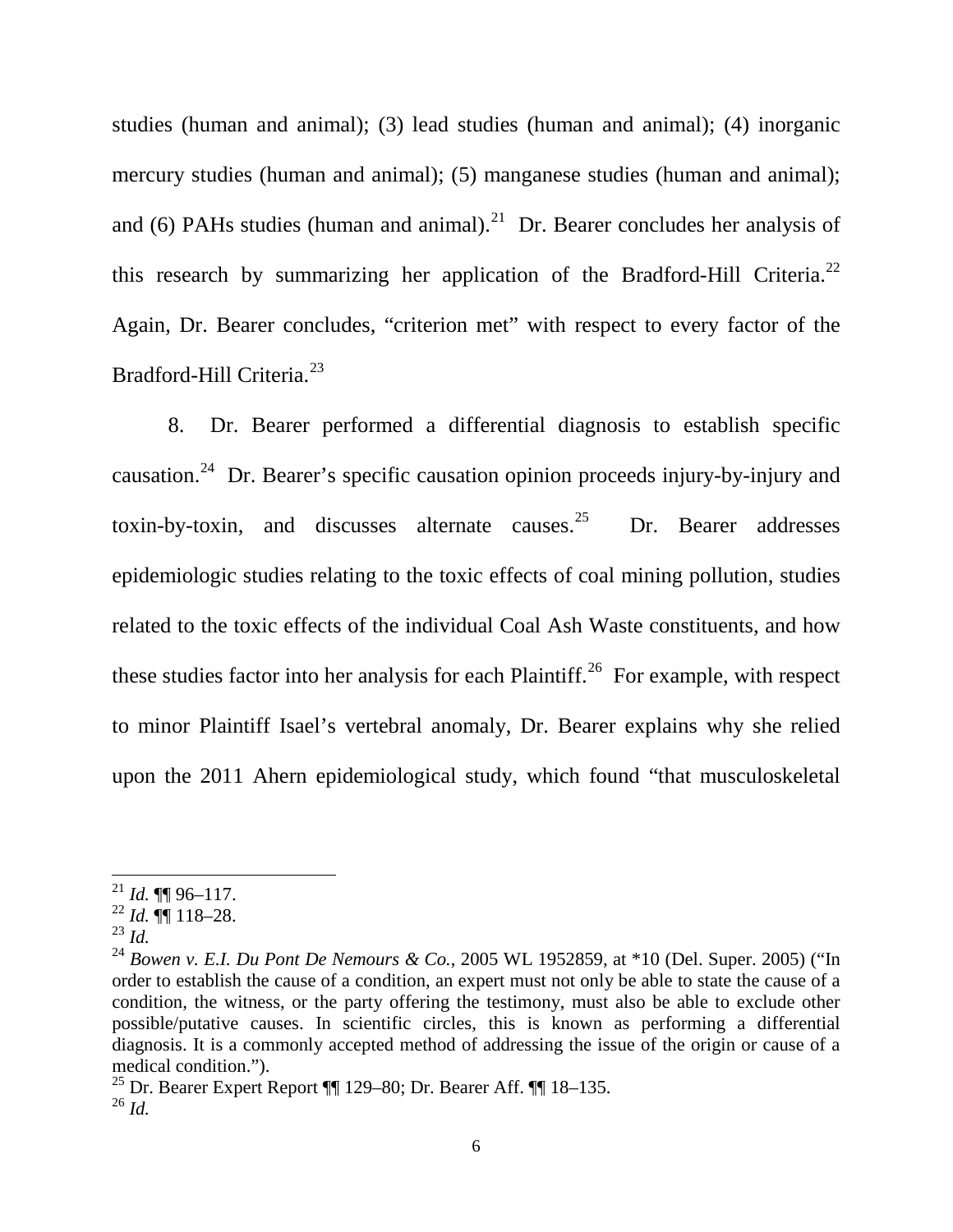defects were increased in communities affected by coal mining pollution."<sup>[27](#page-6-0)</sup> Dr. Bearer also identified seven studies finding that exposures to arsenic, lead, and selenium cause certain vertebral anomalies consistent with Plaintiff Isael's injuries.<sup>[28](#page-6-0)</sup> In addition to analyzing over 180 epidemiology, toxicology, and medical publications, Dr. Bearer reviewed and relied upon historical exposure data and expert exposure models to evaluate the timing, length, and intensity of exposures. [29](#page-6-0)

9. Dr. Bearer's opinions pass muster under D.R.E. 702 and *Daubert*. Dr. Bearer's proffered testimony is based upon sufficient facts and data,  $30$  is the product of reliable principles and methods, and she has applied the principles and methods reliably to the facts of this case. Dr. Bearer has explained the literature she relied upon (and did not rely upon), the methodology she employed, and has articulated her thought process, evaluation methods, and conclusions.

<span id="page-6-0"></span><sup>27</sup> Dr. Bearer Aff. ¶¶ 43–63.

<sup>28</sup> *Id.* ¶ 58.

 $^{29}$  *Id.*  $\P\P$  110–27.

 $30$  Dr. Bearer's opinions are supported by peer-reviewed and tested literature, her personal examination of the living Plaintiff children, her review of the Plaintiffs' clinical and examination reports and neuropsychological evaluations. Pls.' Resp. at 9–11.